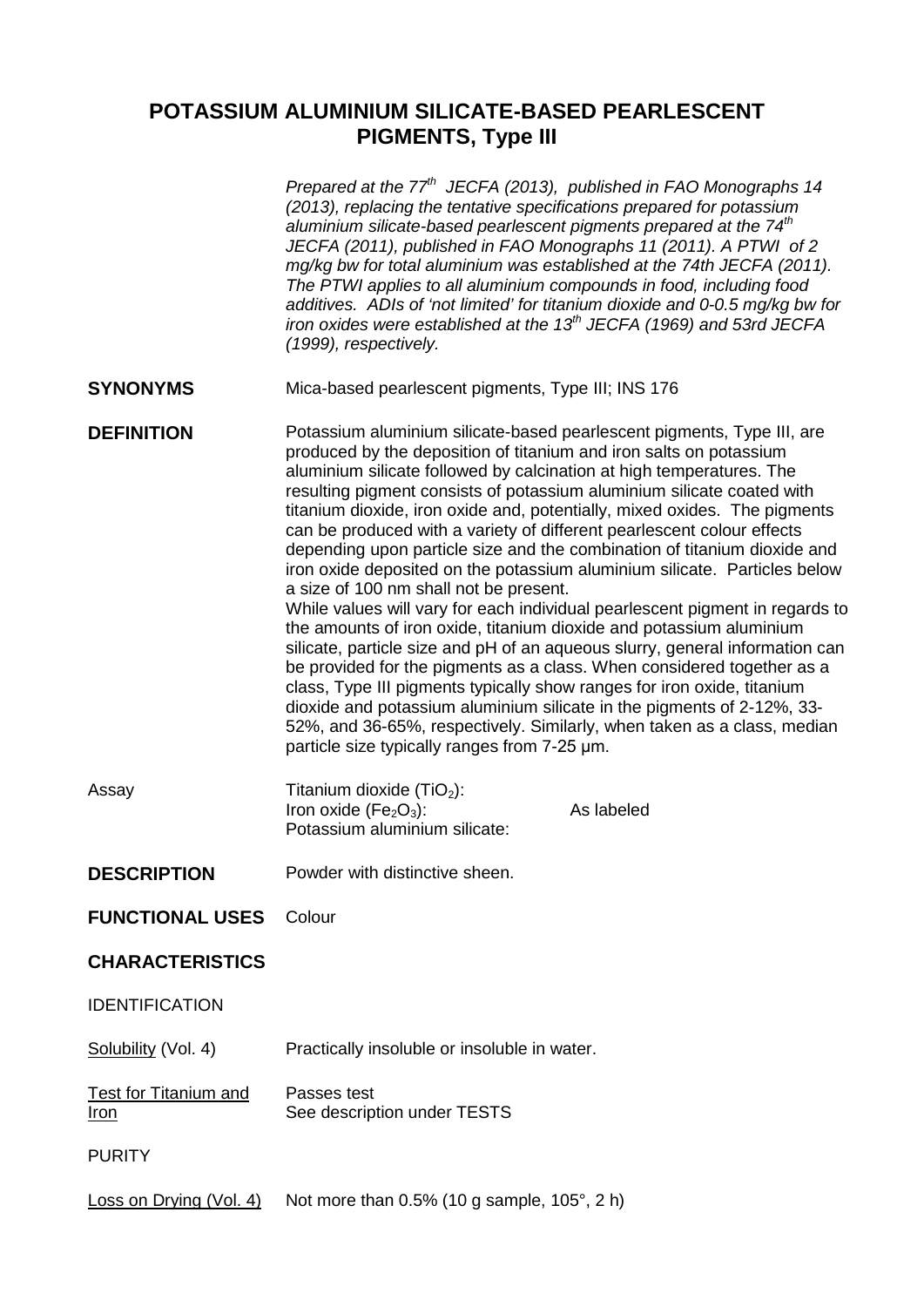| Impurities soluble in 0.5 | Antimony:                   | Not more than 3 mg/kg   |  |
|---------------------------|-----------------------------|-------------------------|--|
| M hydrochloric acid       | Arsenic:                    | Not more than 3 mg/kg   |  |
|                           | Barium:                     | Not more than 25 mg/kg  |  |
|                           | Cadmium:                    | Not more than 1 mg/kg   |  |
|                           | Chromium:                   | Not more than 100 mg/kg |  |
|                           | Copper:                     | Not more than 25 mg/kg  |  |
|                           | Lead:                       | Not more than 4 mg/kg   |  |
|                           | Mercury:                    | Not more than 1 mg/kg   |  |
|                           | Nickel:                     | Not more than 50 mg/kg  |  |
|                           | Zinc:                       | Not more than 25 mg/kg  |  |
|                           | See description under TESTS |                         |  |

## **TESTS**

IDENTIFICATION TESTS

Tests for Titanium and Iron Use the test solution as shown under method of assay. Analyze titanium and iron in the test solution by ICP-AES technique (Volume 4). Set instrument parameters as specified by the instrument manufacturer, use the analytical lines for Ti (334.941 nm) and Fe (259.940 nm).

## PURITY TESTS

Impurities soluble in 0.5 M hydrochloric acid Extract 20 g of finely ground sample under reflux conditions (to prevent loss of mercury) with 100 ml of 0.5 M hydrochloric acid (spectroscopic grade) for 30 min. Let solution cool, then filter through a 0.1 μm membrane filter. Wash the filter twice with hot 0.5 M hydrochloric acid. Combine the filtrate and wash solution in a 200 ml volumetric flask and make up to volume with 0.5 M hydrochloric acid. Particles below a size of 100 nm shall not be present.

> Determine arsenic using an AAS (Hydride generation) technique; antimony, barium, chromium, copper, nickel and zinc by an ICP-AES technique; lead and cadmium using an AAS (Electrothermal atomization) technique; and mercury using an AAS (Cold vapour generation) technique. See "Metallic impurities" in the Combined Compendium of Food Additive Specifications (Volume 4).

**METHOD OF ASSAY** Determination of percent titanium, iron and aluminium: Weigh about 0.5 g of the sample to the nearest 0.1 mg, in a platinum or nickel crucible, add 5 g potassium hydroxide and 2 g boric acid, mix and melt completely using a torch burner (alkali fusion) and allow to stand at room temperature. Place the reaction product along with crucible in a 250-ml PTFE beaker, add 150 ml hot deionized water and dissolve residue by agitation. Wash the crucible with a small amount of hot water and add the washings to the beaker. Add 50 ml hydrochloric acid and transfer the contents into a 250 ml volumetric flask. Wash the beaker three times with hot water, transfer the washings to the volumetric flask and make up to volume (Solution A). Prepare the test solution by diluting Solution A with 2% hydrochloric acid solution to get the solution within the linear dynamic range of the analyzer. Analyze aluminium, titanium and iron in the test solution using ICP-AES (Vol. 4). Set instrument parameters as specified by the instrument manufacturer and use the analytical lines for titanium (334.941 nm), iron (259.940 nm) and aluminium (396.152 nm). Determine the concentration (as µg/ml) of titanium, iron and aluminium from the respective standard